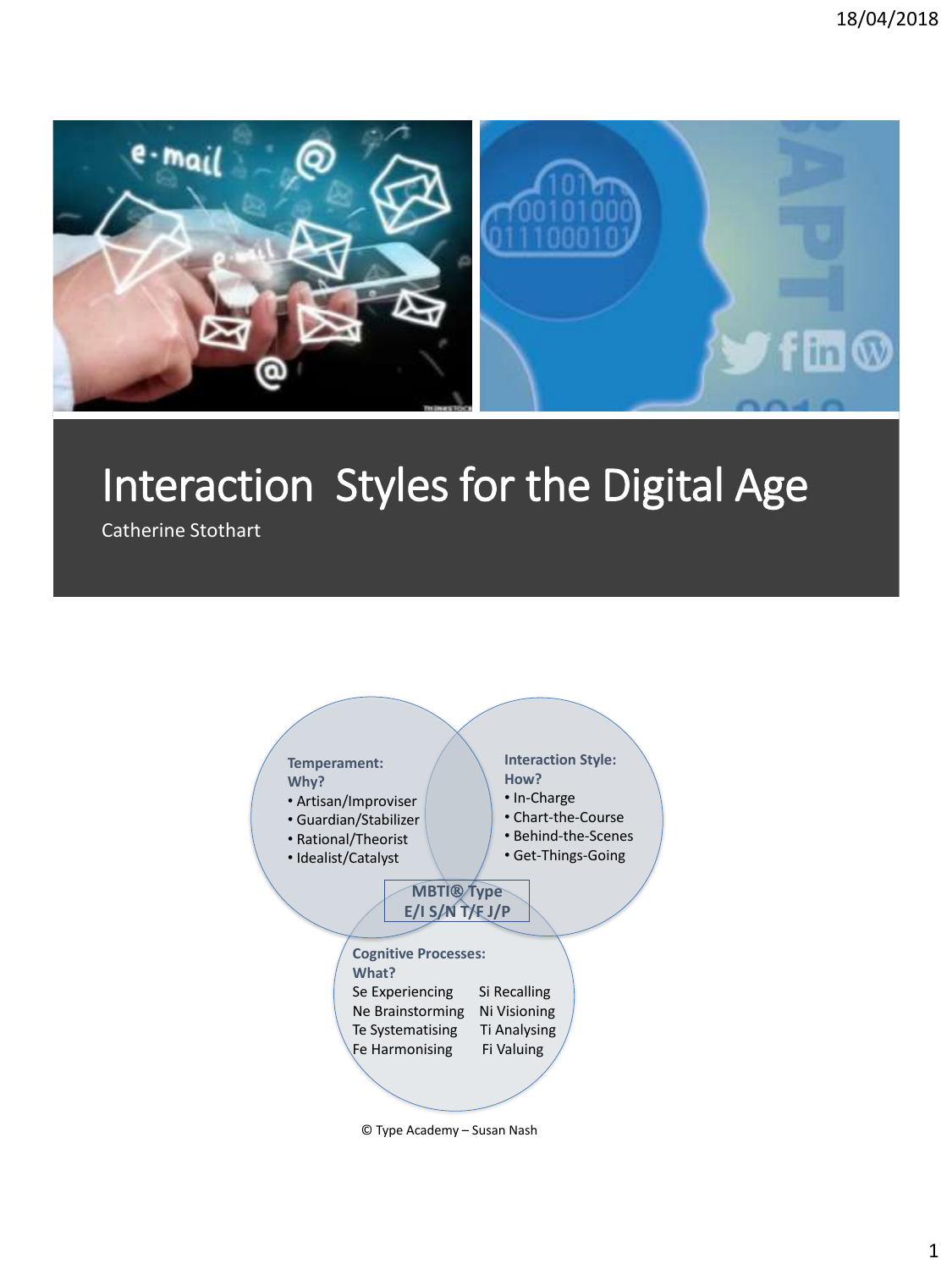





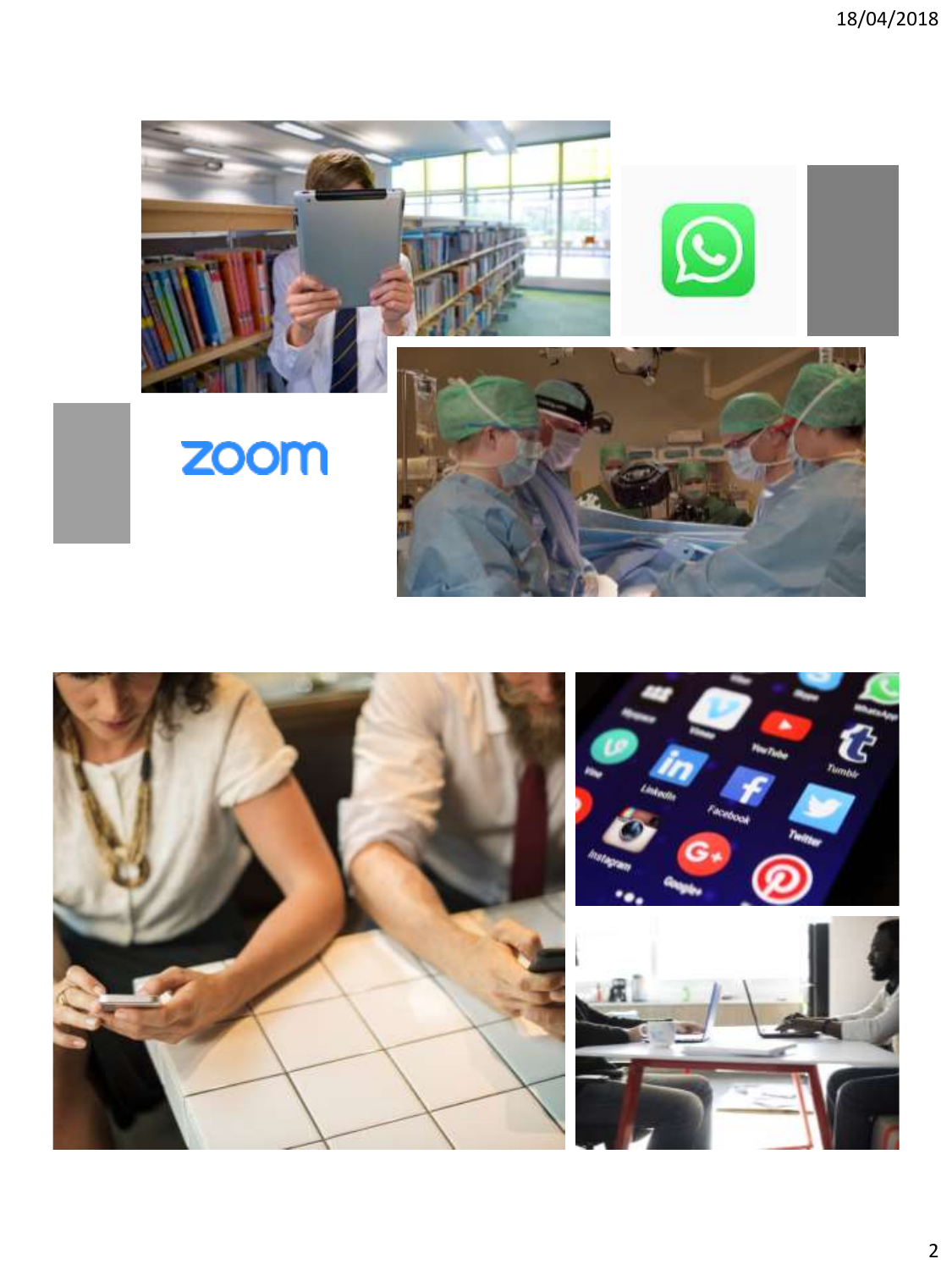





How can a knowledge of Interaction Styles be relevant in the context of the digital age?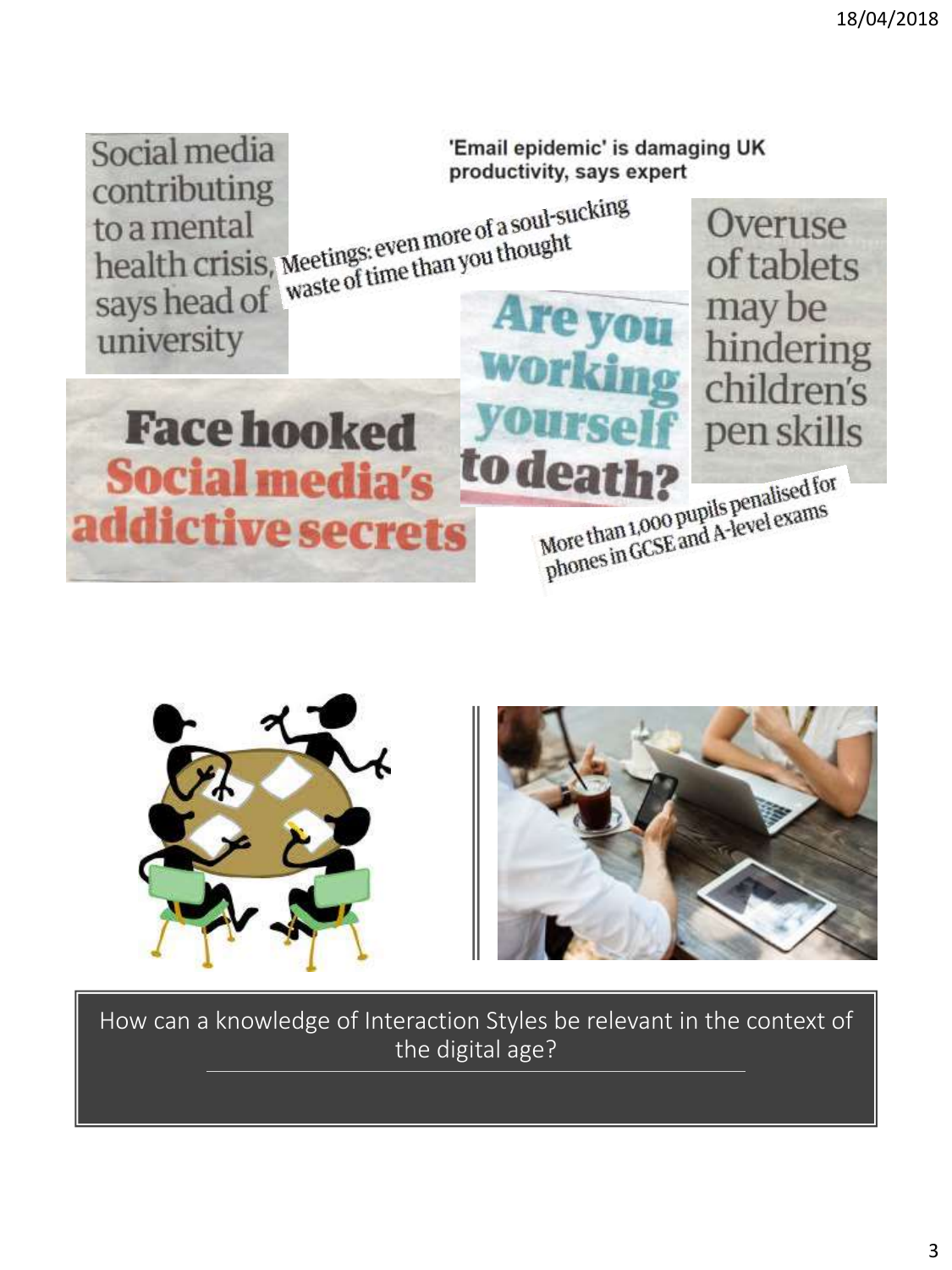## Emotional Intelligence "in the moment"



© Catherine Stothart/Essenwood Consulting

## What are Interaction Styles?

Patterns of physical and verbal behaviour, displayed when interacting with others, linked to underlying inner drives, beliefs, aims and talents



Essenwood Consulting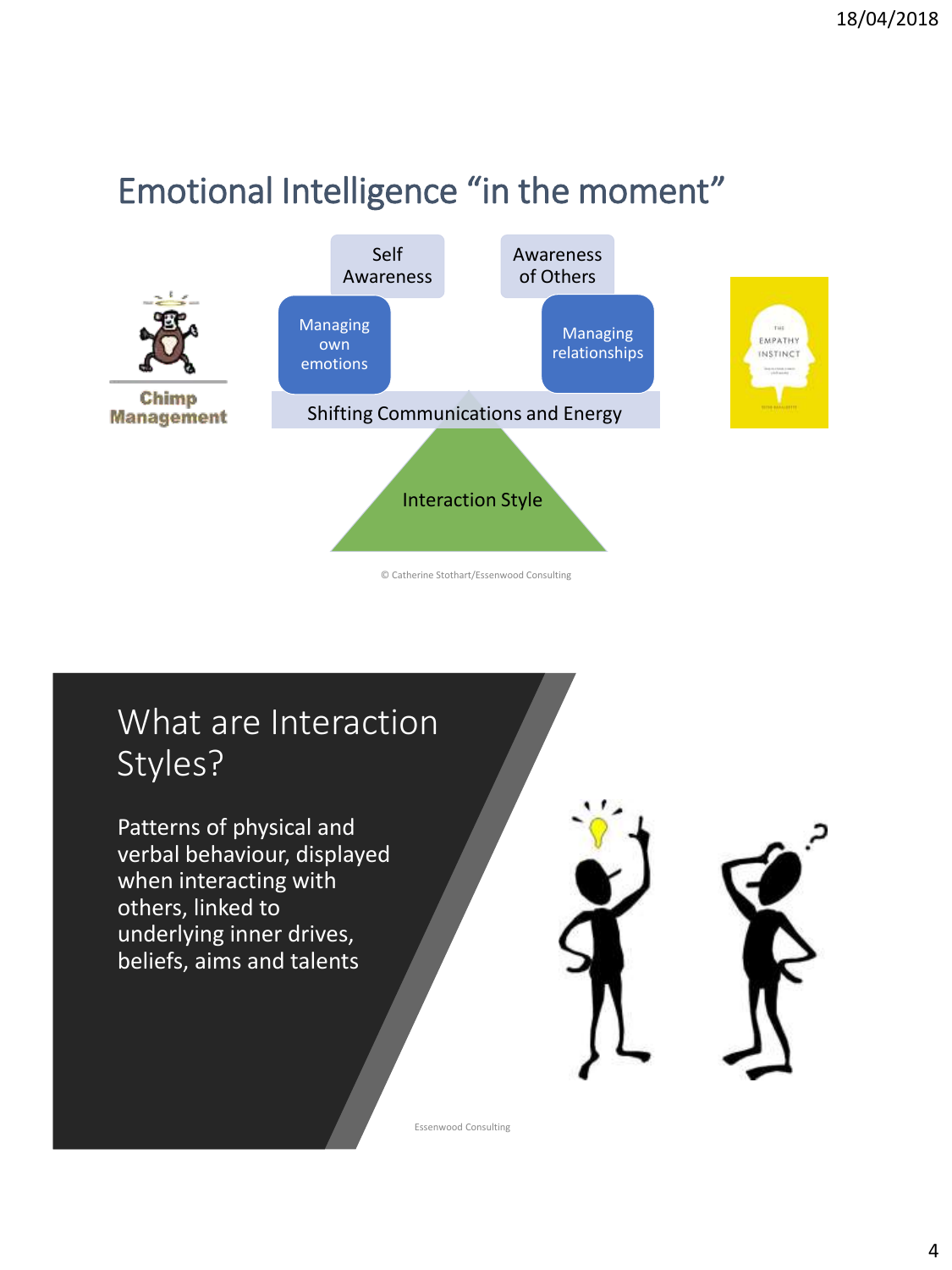

### Background to Interaction Styles

#### Linda Berens *An Introduction to Interaction Styles* 2001

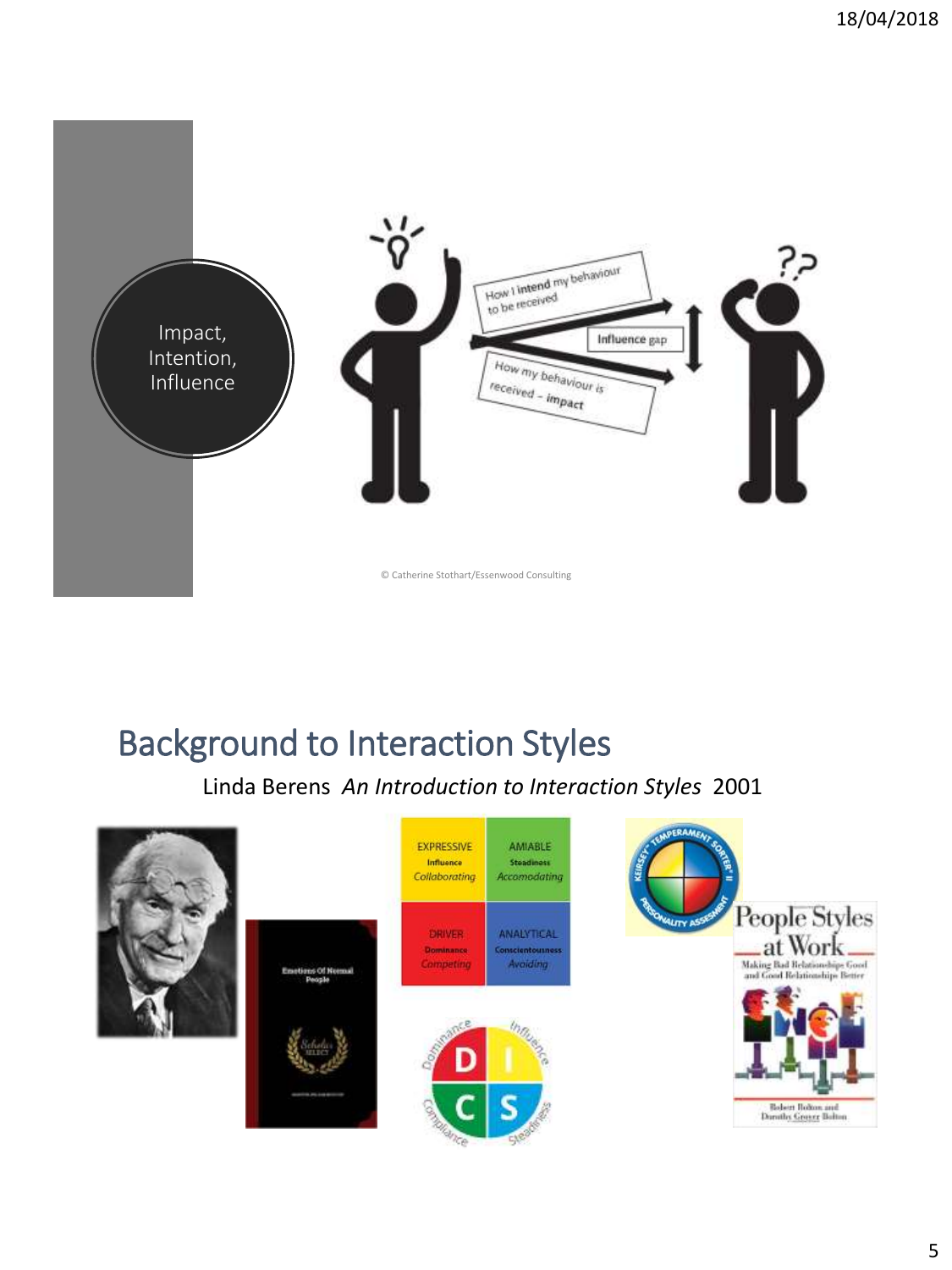### The Meeting





Which three words describe each person?

unassuming decisive calm enthusiastic reserved in control

consultative straightforward patient animated deliberate persuasive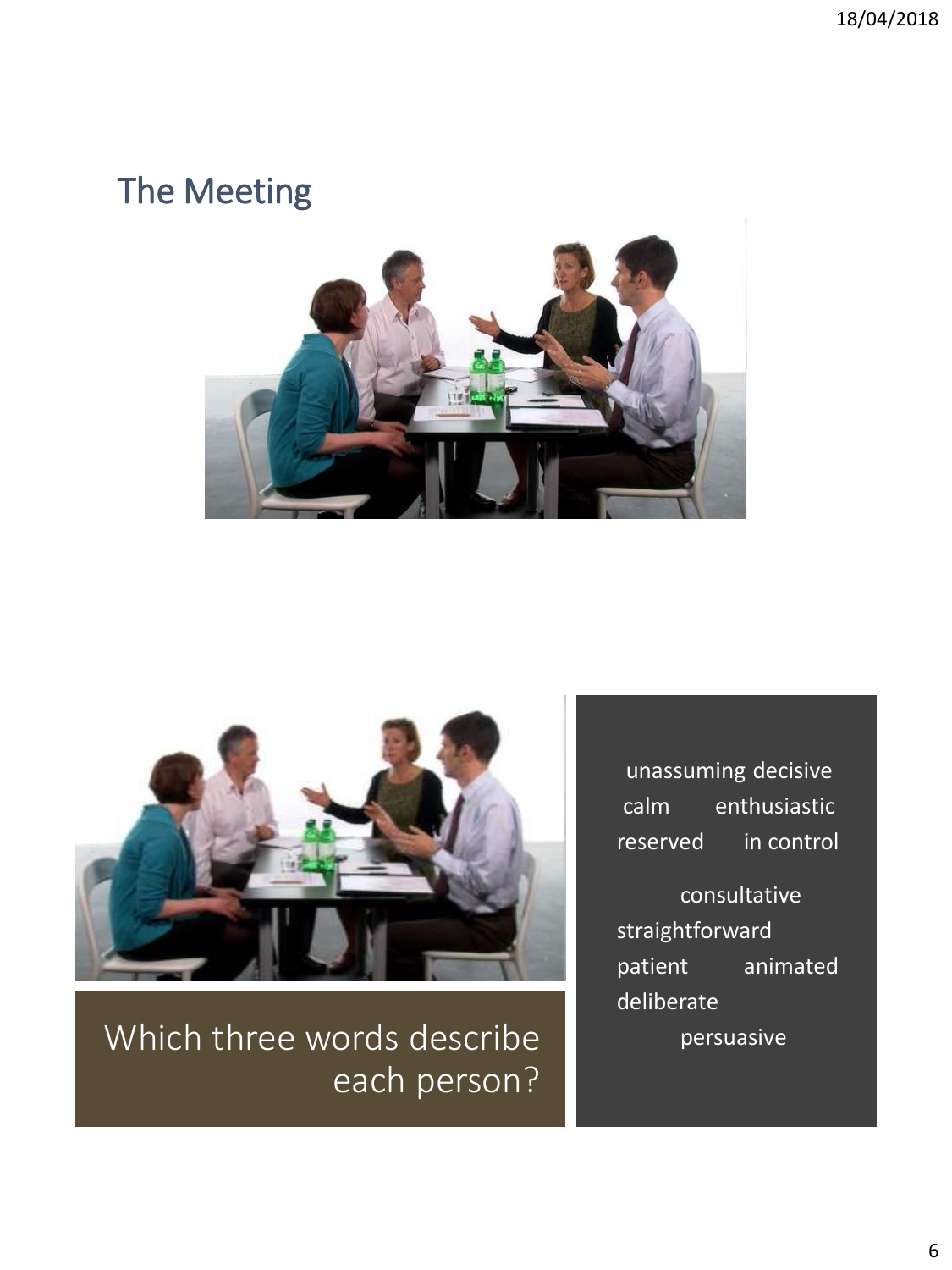NEIL in control straightforward decisive



ANNA persuasive animated enthusiastic

JAY calm reserved deliberate

REBECCA unassuming patient

consultative

## Role Polarities – setting pace and tone

| <b>RESPONDING</b>                       | <b>INITIATING</b>                     |
|-----------------------------------------|---------------------------------------|
| Energy moves in then out                | Energy moves out then in              |
| Tend to let others make first contact   | Tend to reach out to initiate contact |
| Quiet, slower pace, patient             | Animated, faster pace, active         |
| Tend to reflect first then speak or act | Tend to speak and act then reflect    |
| Contained gestures                      | Expressive gestures                   |
| Pressured by a fast pace                | Impatient with slow pace              |
| May be seen as withholding              | May be seen as intrusive              |

Source: Susan Nash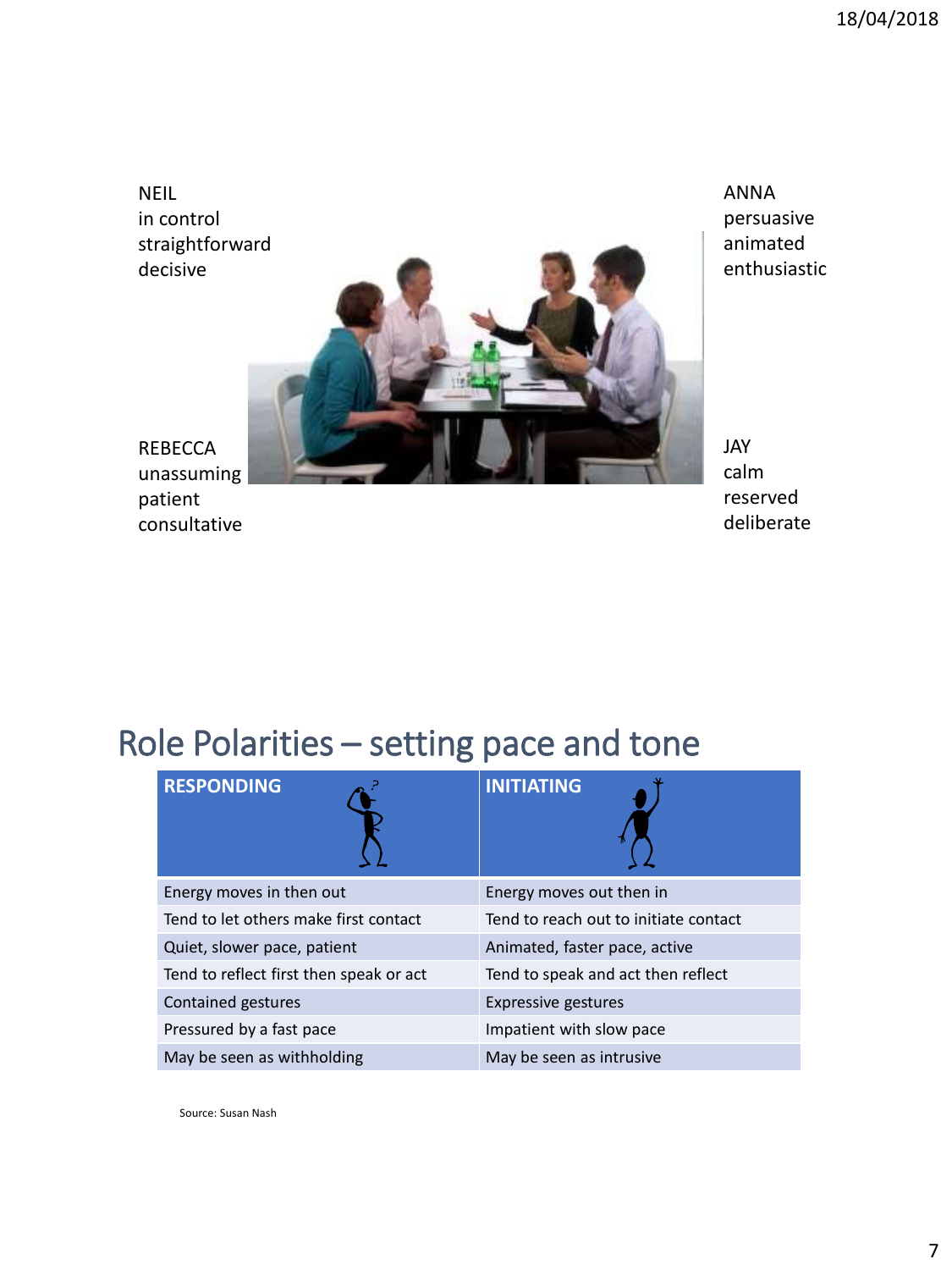## Communication polarities – how you influence

| <b>DIRECTING</b>                                     | <b>INFORMING</b>                      |  |
|------------------------------------------------------|---------------------------------------|--|
| Focus on task and time                               | Focus on input and involvement        |  |
| Give structure, direct                               | Seek input, inspire                   |  |
| Tell, ask, urge                                      | Inform, enquire, explain              |  |
| Sound closed when options may be open                | Sound open when options may be closed |  |
| Comfortable telling people what to do                | Comfortable giving information        |  |
| May be seen as bossy                                 | May be seen as indecisive             |  |
| Stressed when people don't do what they<br>are asked | Stressed by being told what to do     |  |

Source: Susan Nash

## Directing – Informing Continuum



Adapted from Linda Berens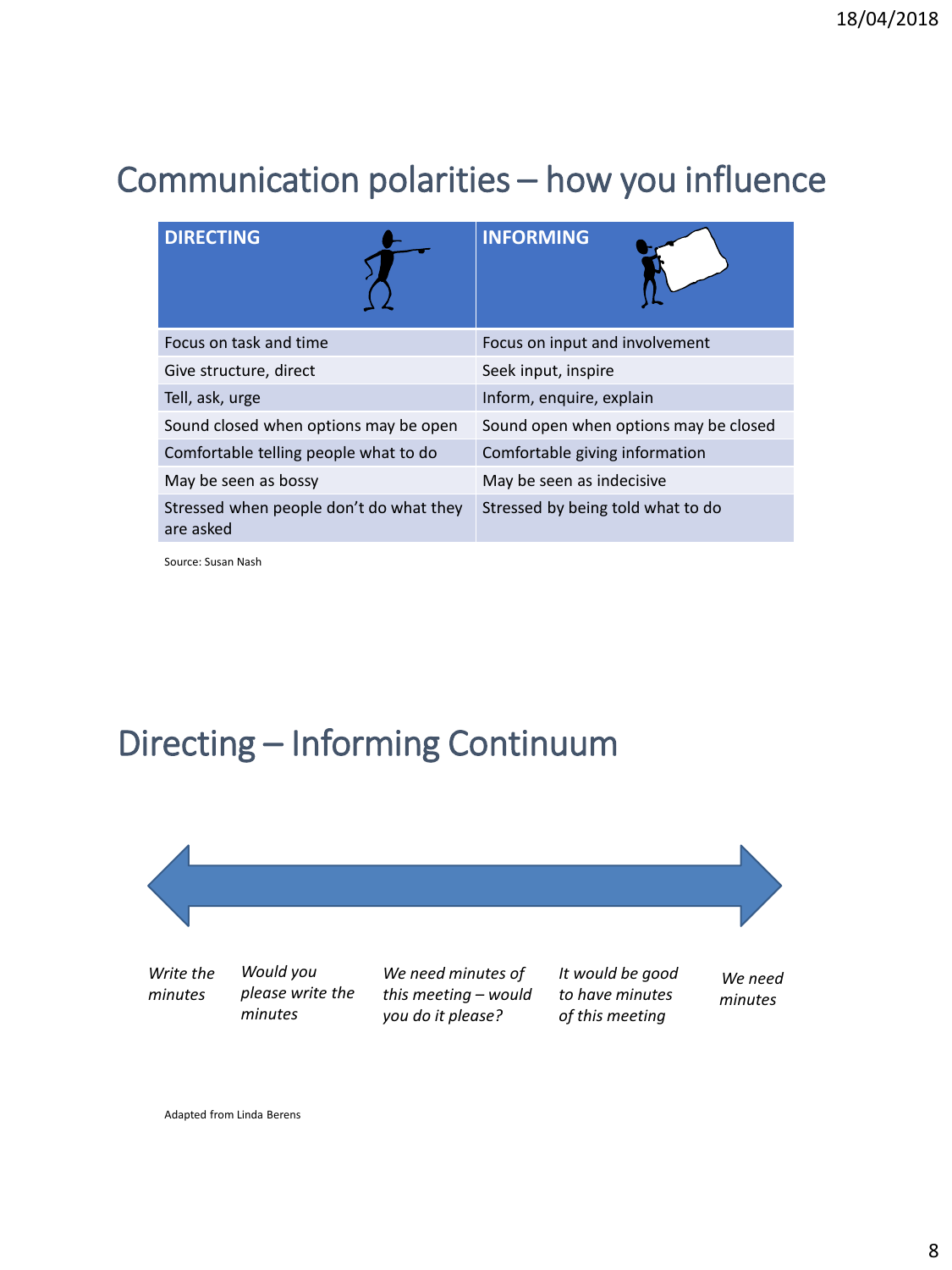What are the benefits and pitfalls of the directing and informing preferences?



### Interaction Styles and Type

| <b>DIRECTING</b><br>ST/NJ | <b>Chart-the-course</b><br><b>NAVIGATOR</b><br>$IST_$<br>$IN_J$ | <b>Behind-the-Scenes</b><br><b>SYNTHESISER</b><br>$ISF_$<br>$IN_P$ | <b>INFORMING</b><br>SF/NP |  |  |
|---------------------------|-----------------------------------------------------------------|--------------------------------------------------------------------|---------------------------|--|--|
|                           | In-Charge<br><b>MOBILISER</b><br><b>EST</b><br>EN J             | Get-Things-Going<br><b>ENERGISER</b><br><b>ESF</b><br>EN P         |                           |  |  |
| <b>INITIATING</b>         |                                                                 |                                                                    |                           |  |  |

**RESPONDING**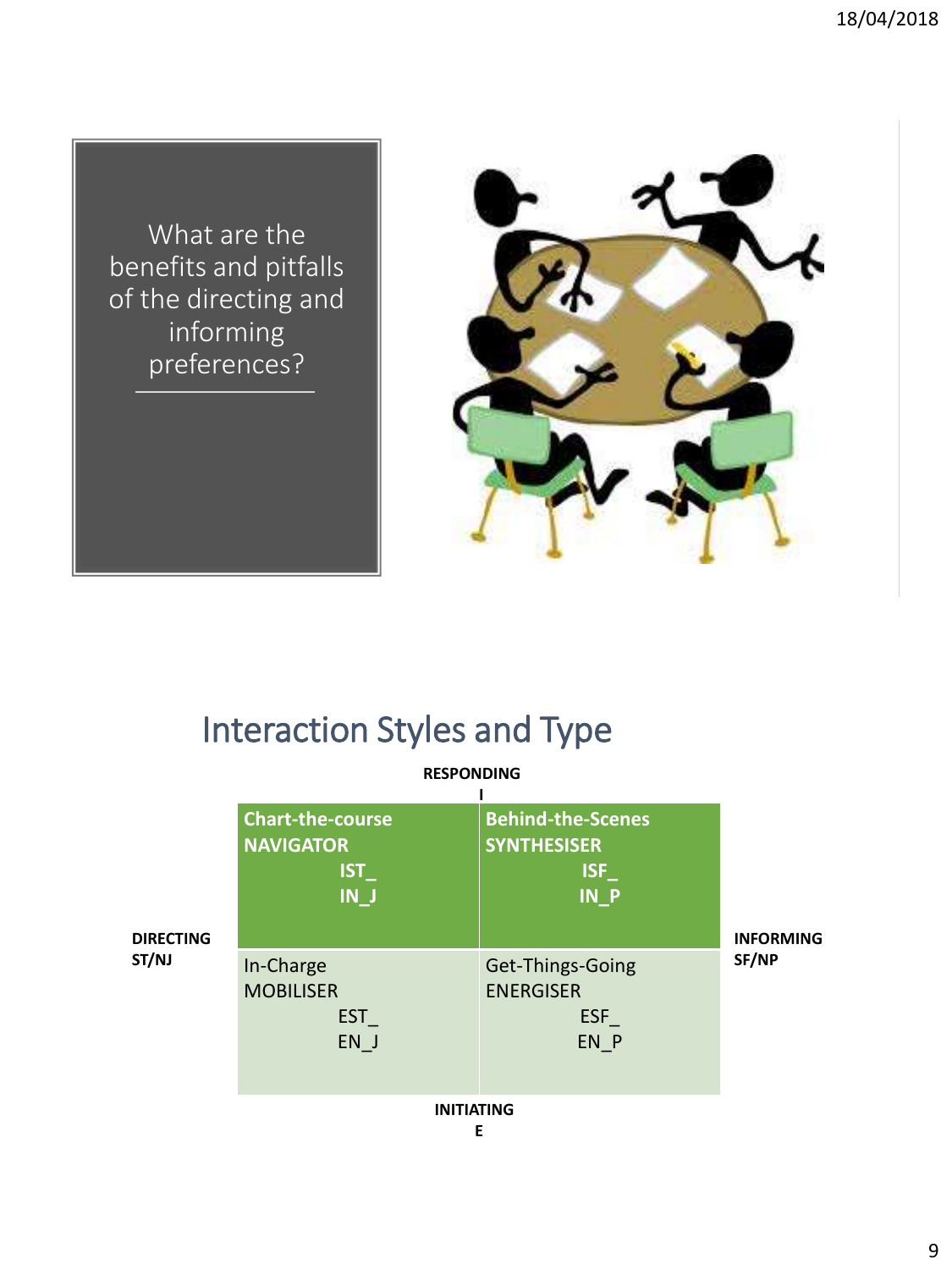### Four Interaction Styles



© Essenwood Consulting

#### Chart-the-Course NAVIGATOR - push for a course of action

- Believe it's worth the **effort** to think ahead to reach the goal
- Pressing need to **anticipate**
- Display **focused** energy calm and methodical
- Make **deliberate** decisions to get the **desired** result
- Can be perceived by others to be formal and serious
- Stressor not knowing what's going to happen

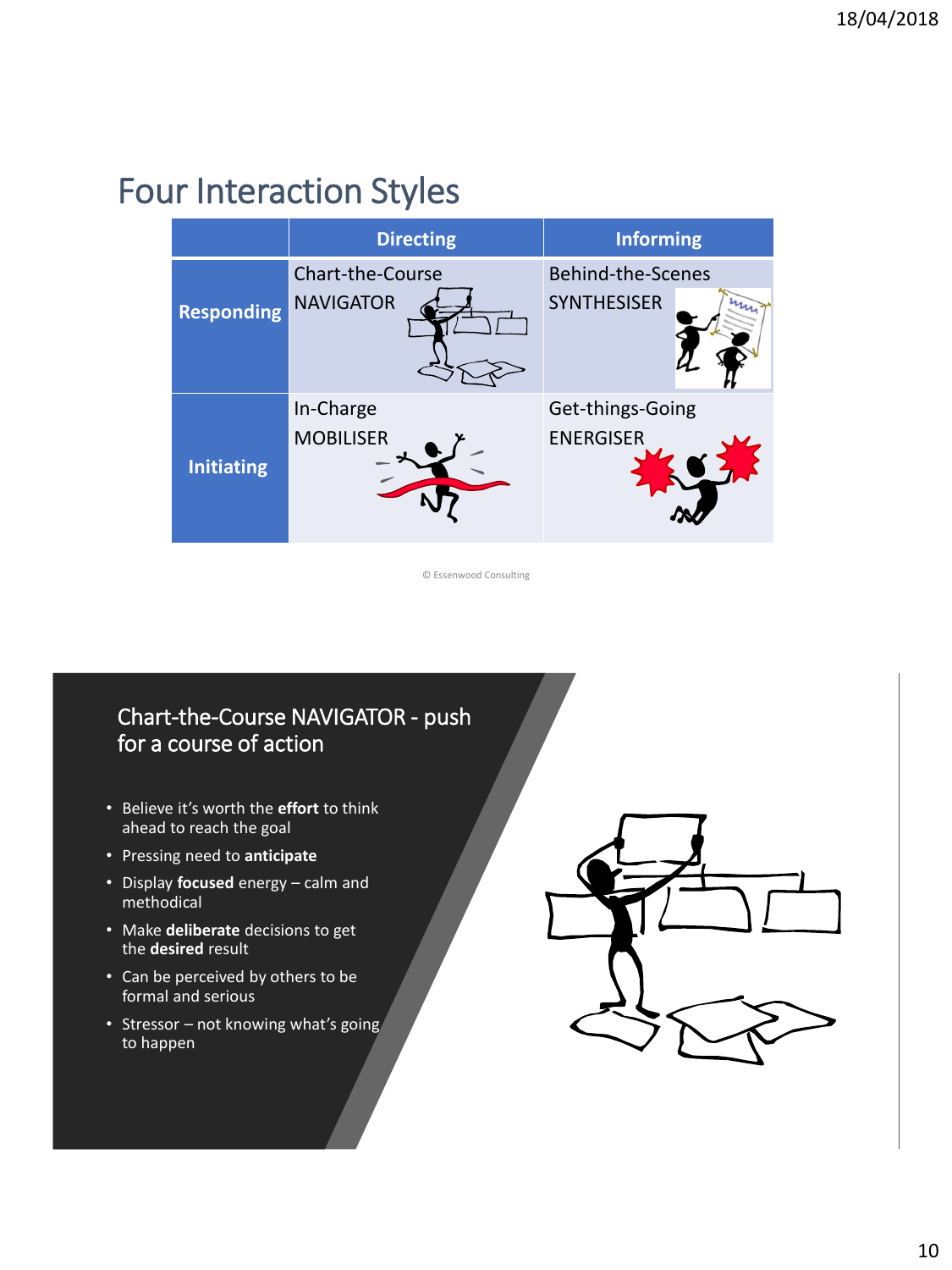





Possible Chart-the-Course/NAVIGATOR

#### In-Charge MOBILISER - push for action with results

- Believe it's worth the **risk** to go ahead and act or decide
- Urgent need to **accomplish**
- Display **determined** energy quickmoving and energetic
- Make **quick** decisions to get an **achievable** result
- Can be perceived by others to be straightforward and direct
- Stressor nothing being accomplished

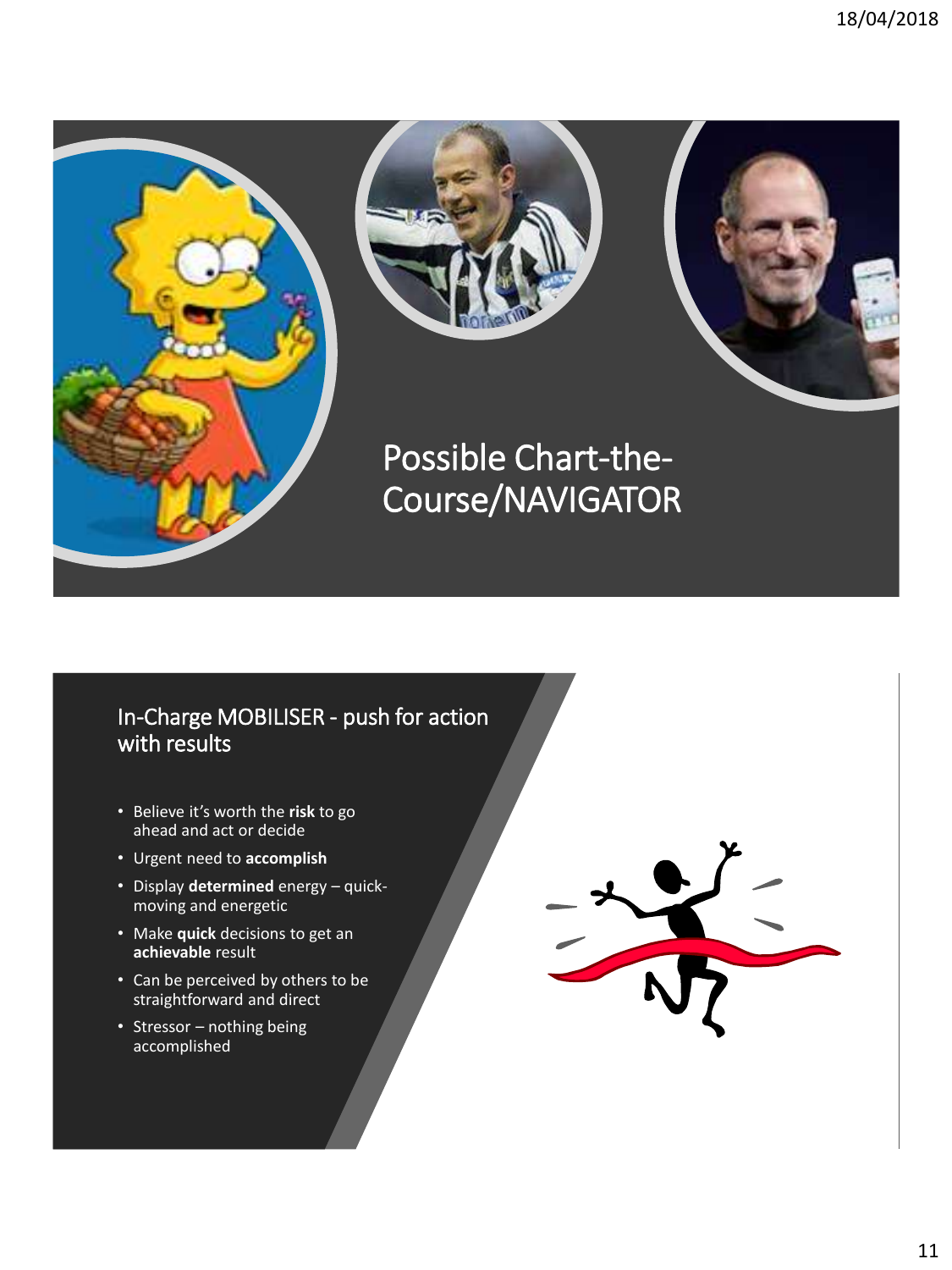

## Possible In-Charge/MOBILISER

#### Get-things-Going ENERGISER – push for involvement

- Believe it's worth the **energy** spent to involve everyone and get them to want to….
- Urgent need to **involve**
- Display **engaging** energy involving and expressive
- Make **collaborative** decisions to get an **embraced** result
- Can be perceived by others to be persuasive and engaging
- Stressor not being involved

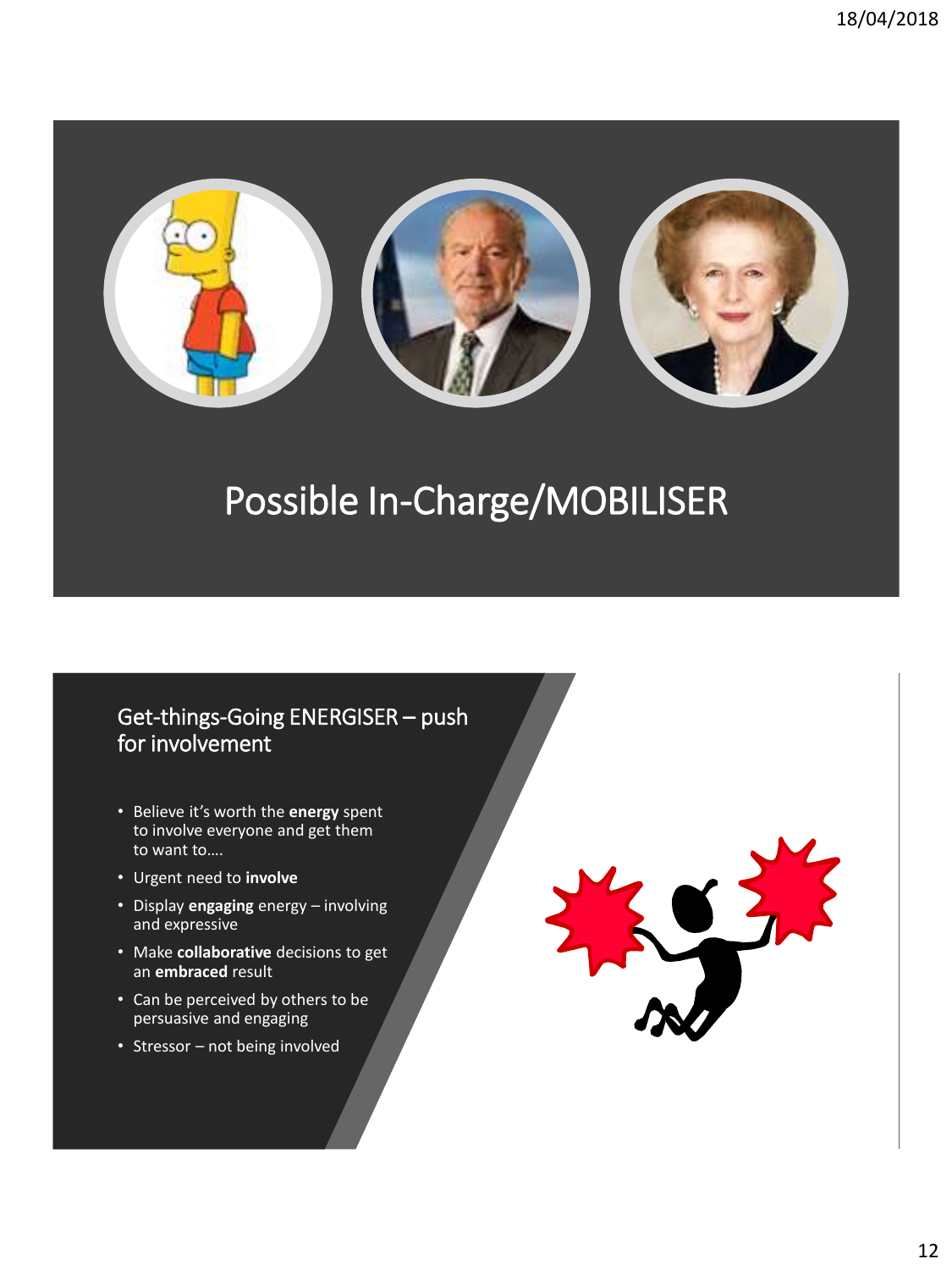

#### Behind-the-Scenes SYNTHESISER – push for the best result

- Believe it's worth the **time** it takes to integrate and reconcile many inputs
- Pressing need to **integrate**
- Display **approachable** energy open and patient
- Make **consultative** decisions to get the **best** result possible
- Can be perceived by others to be unassuming and modest
- Stressor not enough input, time or credit

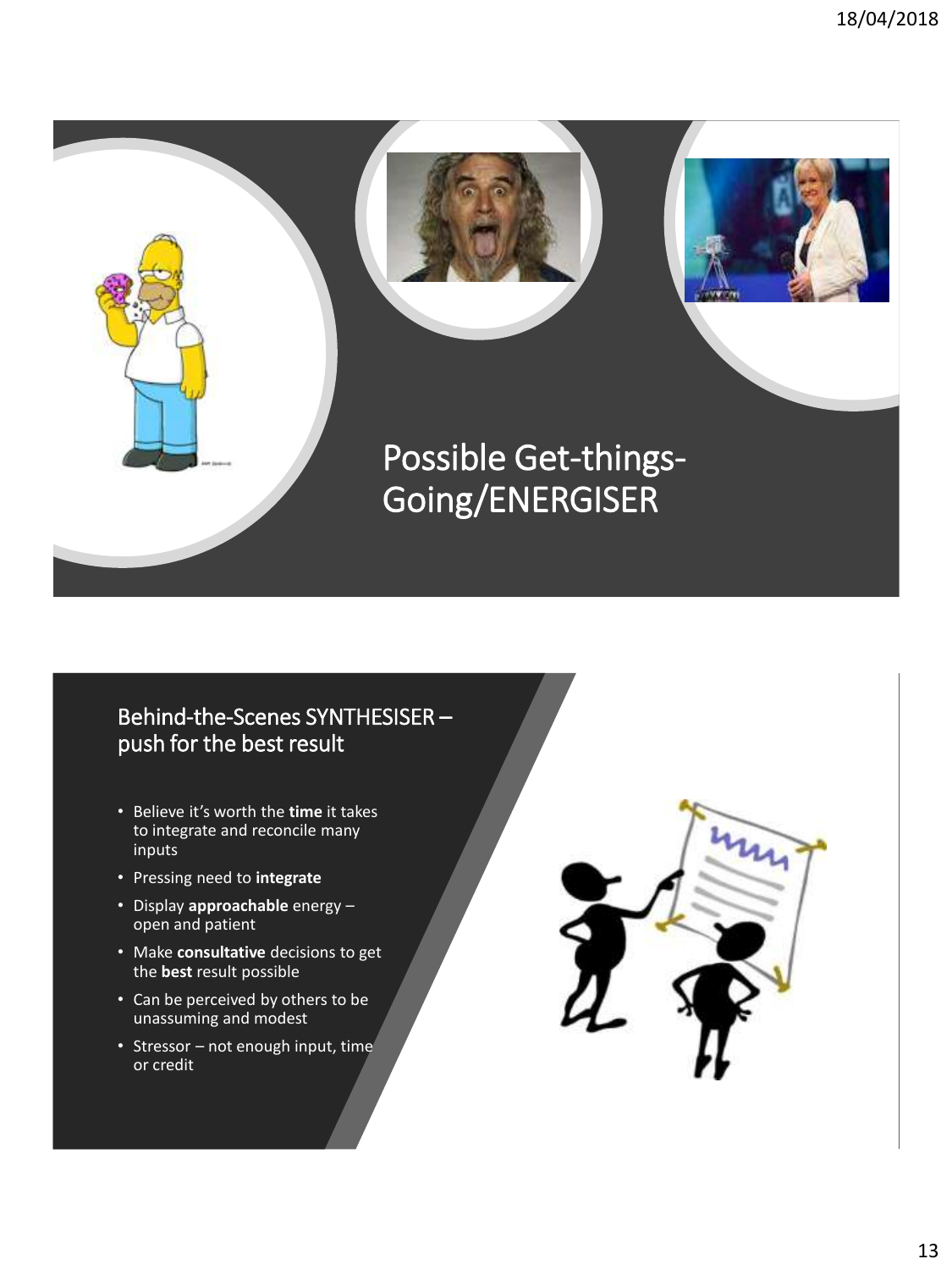

### Possible Behind-the-Scenes/SYNTHESISER

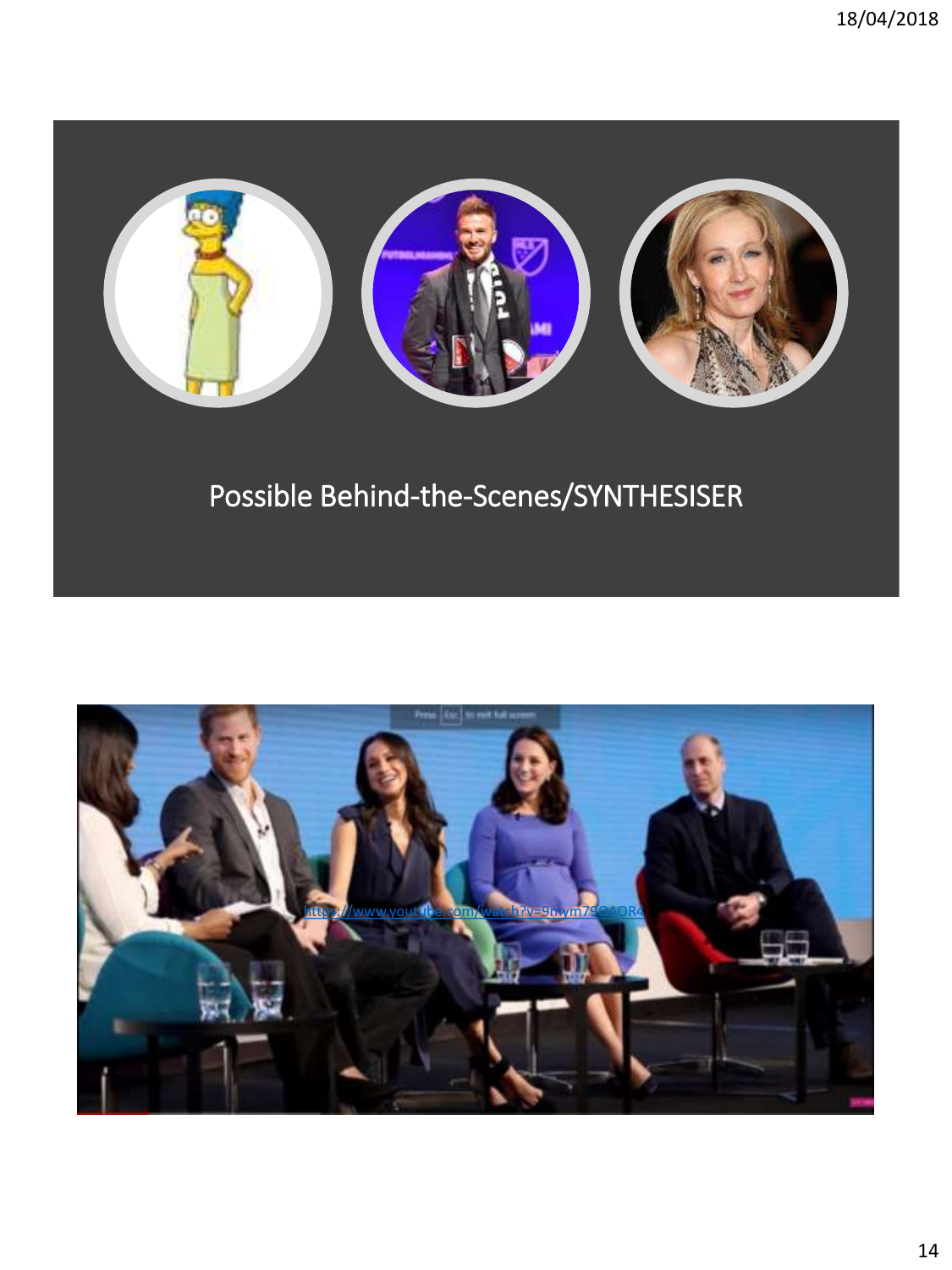

### Interaction Styles and Emotional Intelligence



© Catherine Stothart/Essenwood Consulting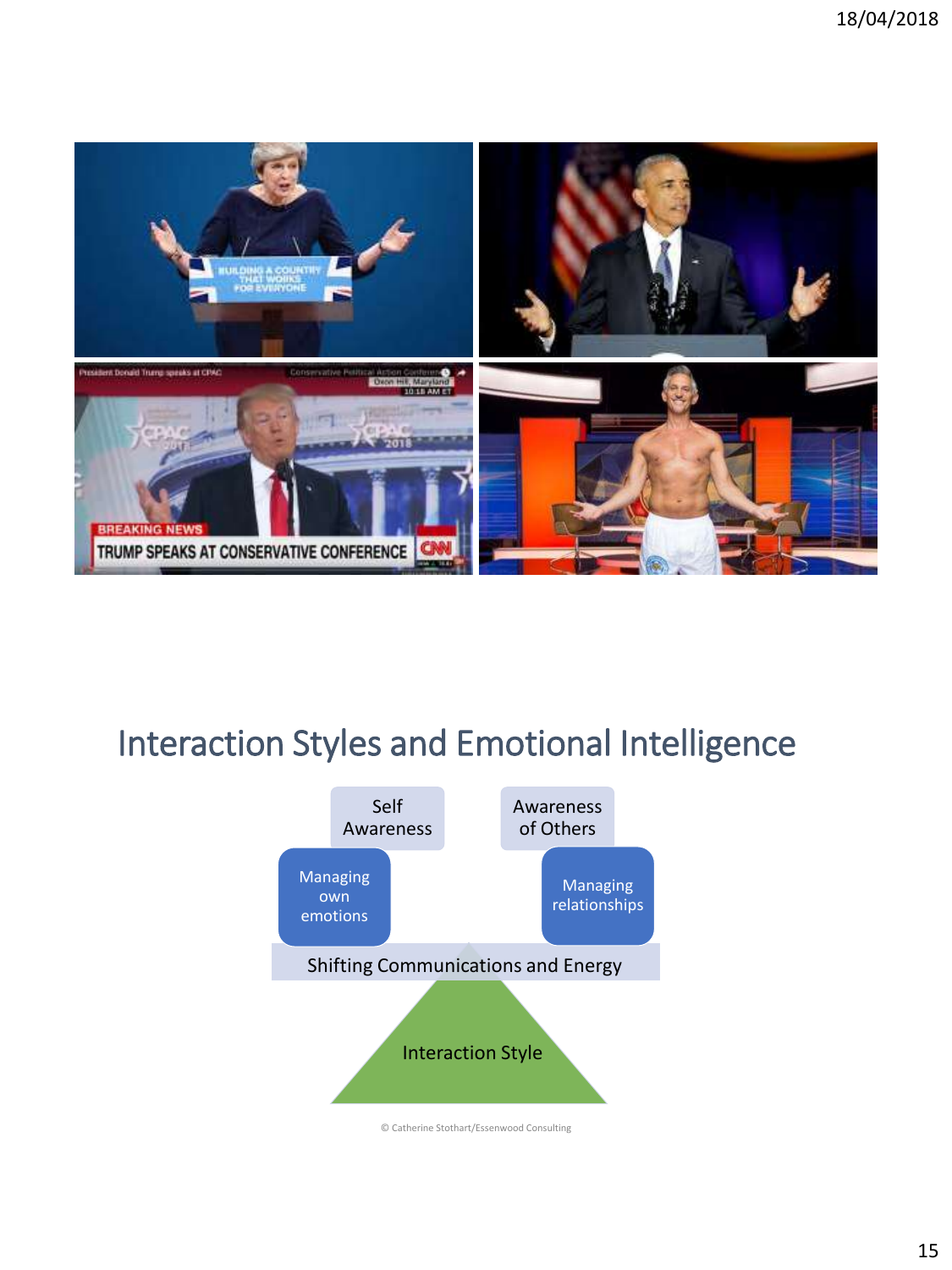## Some EI tips

If you are working with a….

MOBILISER - tell them what you are doing – get to the point quickly

NAVIGATOR – tell them what's going to happen, let them work out a course of action

ENERGISER – involve them, listen to their ideas, show enthusiasm

SYNTHESISER – ask questions, listen to their input, give them time

If you are a….

MOBILISER – slow down and listen to others, explore options, control impatience

NAVIGATOR – speak up, show warmth, plan what you want to say

ENERGISER – slow down and listen to others, focus on the task, say less

SYNTHESISER – speak up, be more expressive, summarise specific points

## Some EI tips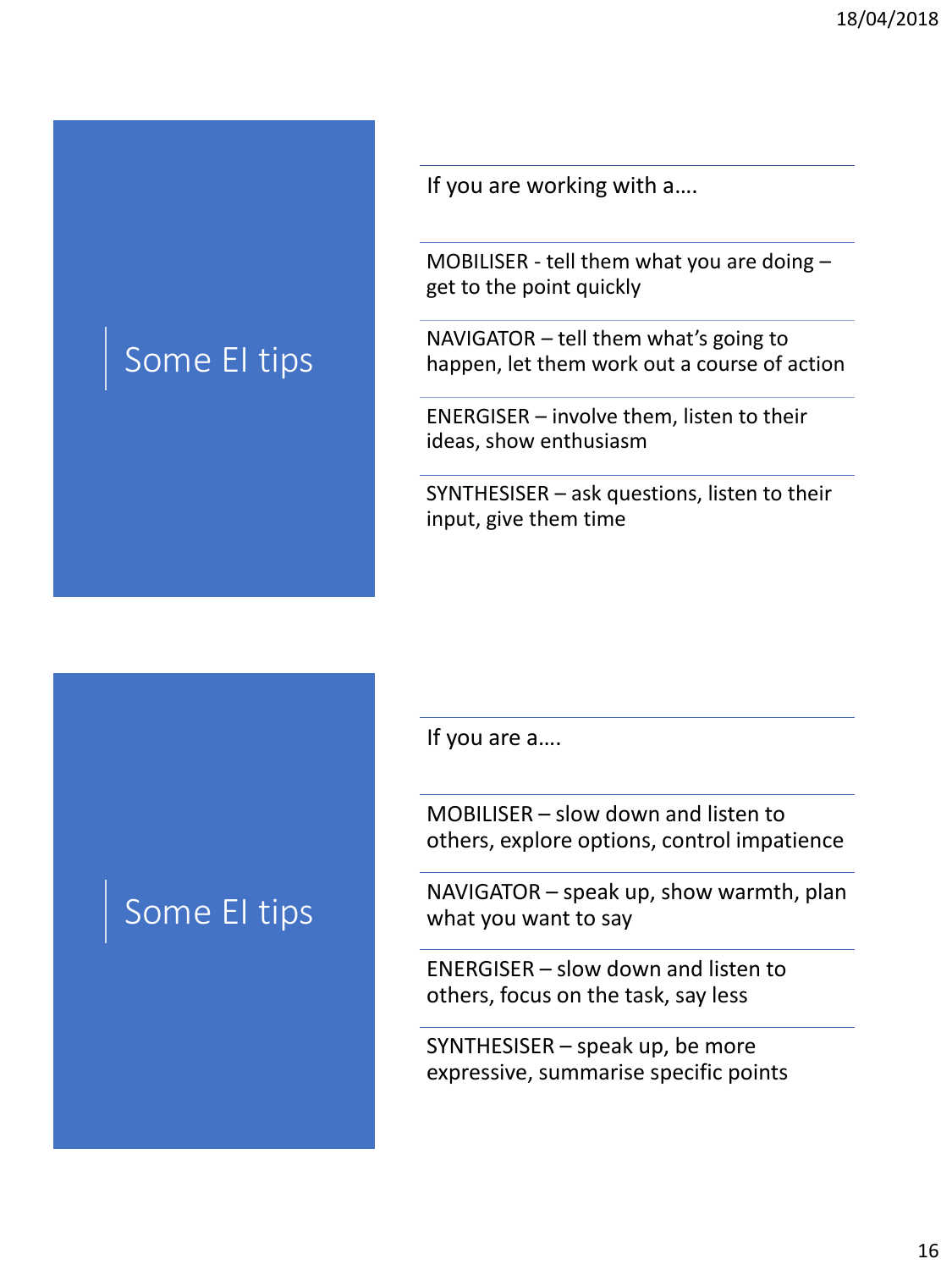Discuss the strengths and challenges of your style when working with type with your clients

List 3 strengths and 3 challenges





**BREAK UP** WITH YOUR



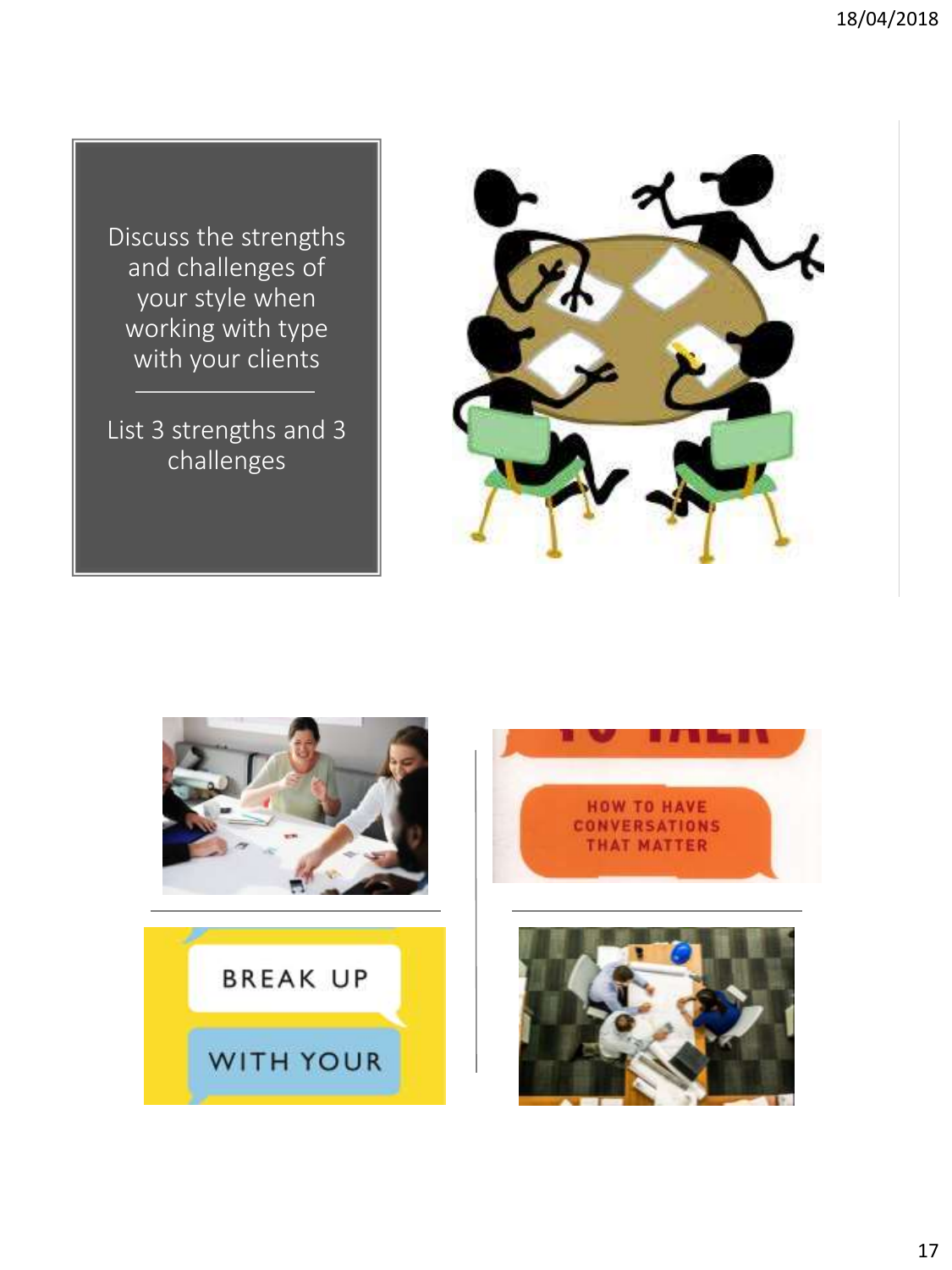

## Comments and Questions

- Catherine Stothart
- 
- 07966 785869

Essenwood Consulting

• http://www.linkedin.com/in/catherinestothart

# Resources for Interaction Styles

- Berens, L. (2008) *Understanding Yourself and Others*
- Berens, L. (2011) *Interaction Essentials*
- Nash, S. (2011) *Contextual Coaching*
- Stothart, C. (2018) *How to Get On with Anyone*
- Linda Berens "Communications Zone" online training
- Susan Nash doing the "walks" for each interaction style
- <http://www.youtube.com/watch?v=b0hqZMIP7bw>
- Linda Berens website for short descriptions of the four styles
- [http://lindaberens.com/resources/methodology-articles/interaction](http://lindaberens.com/resources/methodology-articles/interaction-styles/)[styles/](http://lindaberens.com/resources/methodology-articles/interaction-styles/)
- Andy Cole film [www.cole-face.co.uk](http://www.cole-face.co.uk/)